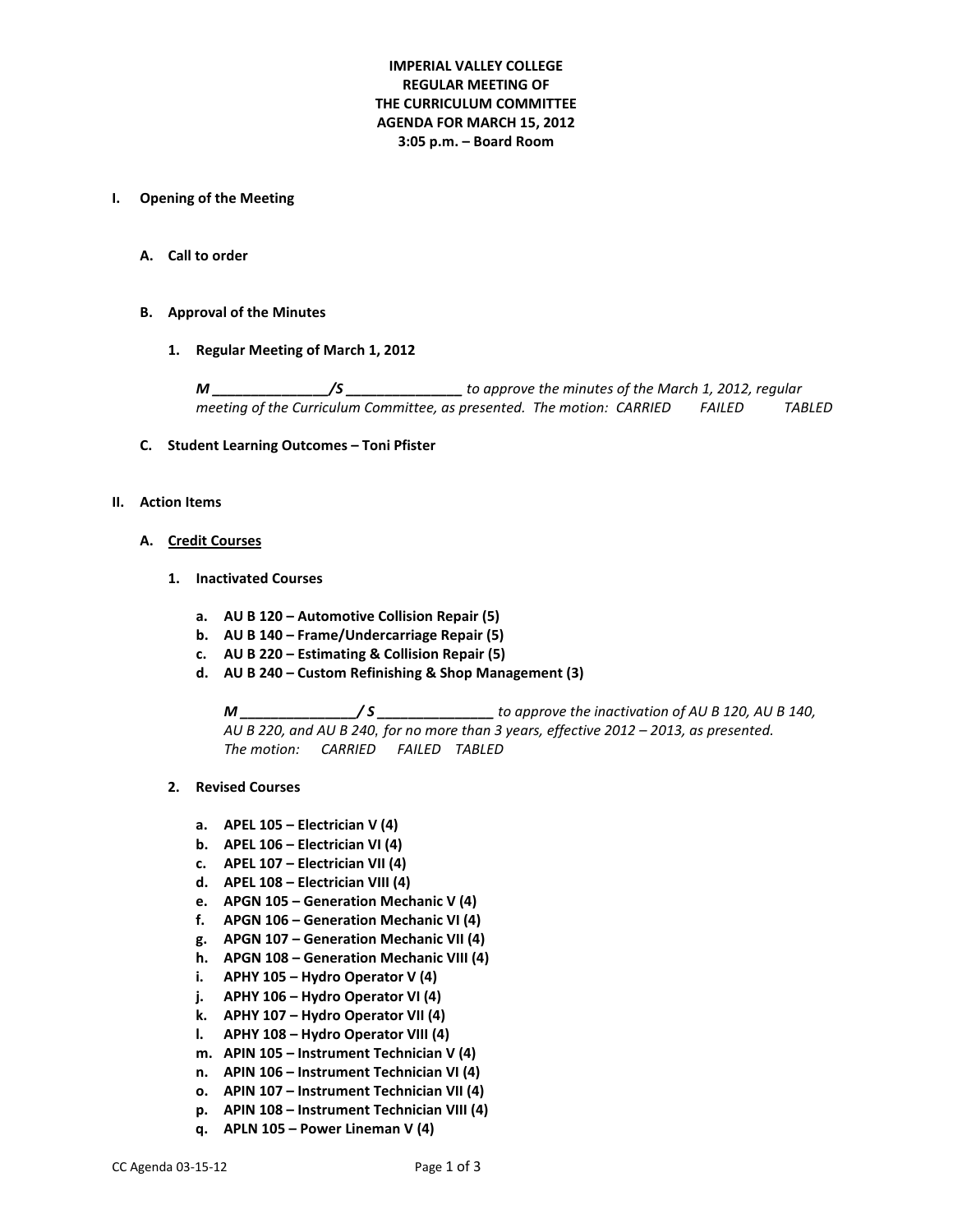- **r. APLN 106 – Power Lineman VI (4)**
- **s. APLN 107 – Power Lineman VII (4)**
- **t. APLN 108 – Power Lineman VIII (4)**
- **u. APMT 105 – Meter Technician V (4)**
- **v. APMT 106 – Meter Technician VI (4)**
- **w. APMT 107 – Meter Technician VII (4)**
- **x. APMT 108 – Meter Technician VIII (4)**
- **y. APPL 105 – Power Plant Operator V (4)**
- **z. APPL 106 – Power Plant Operator VI (4)**
- **aa. APPL 107 – Power Plant Operator VII (4)**
- **bb. APPL 108 – Power Plant Operator VIII (4)**
- **cc. APRL 105 – Relays Technician V (4)**
- **dd. APRL 106 – Relays Technician VI (4)**
- **ee. APRL 107 – Relays Technician VII (4)**
- **ff. APRL 108 – Relays Technician VIII (4)**
- **gg. APSB 105 – Substation-Electrician V (4)**
- **hh. APSB 106 – Substation-Electrician VI (4)**
- **ii. APSB 107 – Substation-Electrician VII (4)**
- **jj. APSB 108 – Substation-Electrician VIII (4)**
- **kk. APSC 105 – SCADA/Telecommunications Technician V (4)**
- **ll. APTL 105 – Telecommunications Technician V (4)**
- **mm. APTL 106 – Telecommunications Technician VI (4)**
- **nn. APTL 107 – Telecommunications Technician VII (4)**
- **oo. APTL 108 – Telecommunications Technician VIII (4)**
- **pp. AU T 250 – Electronic Automatic Transmissions (4)**
- **qq. BLDC 165 – Concrete Materials, Methods, and Tools (4)**
- **rr. BLDC 170 – Essentials of Efficient Green Construction (3)**
- **ss. BLDC 190 – Carpentry Trim/Detail Work (3)**
- **tt. BLDC 201 – Construction Planning and Management (3)**
- **uu. BLDC 210 – Construction Management & Organizations (3)**
- **vv. ELTT 103 – Electrical Trades III (4)**
- **ww. ELTT 104 – Electrical Trades IV (4)**
- **xx. EWIR 150 – Solar Energy Systems (3)**
- **yy. EWIR 151 – Solar Electrical Systems (4)**

*M \_\_\_\_\_\_\_\_\_\_\_\_\_\_\_/ S \_\_\_\_\_\_\_\_\_\_\_\_\_\_\_ to approve the addition/revision of SLO's and/or assignments and/or update to textbooks, for APEL 105, APEL 106, APEL 107, APEL 108, APGN 105, APGN 106, APGN 107, APGN 108, APHY 105, APHY 106, APHY 107, APHY 108, APIN 105, APIN 106, APIN 107, APIN 108, APLN 105, APLN 106, APLN 107, APLN 108, APMT 105, APMT 106, APMT 107, APMT 108, APPL 105, APPL 106, APPL 107, APPL 108, APRL 105, APRL 106, APRL 107, APRL 108, APSB 105, APSB 106, APSB 107, APSB 108, APSC 105, APTL 105, APTL 106, APTL 107, APTL 108, AU T 250, BLDC 165, BLDC 170, BLDC 190, BLDC 201, BLDC 210, ELTT 103, ELTT 104, EWIR 150, and EWIR 151, effective 2011 - 2012, as presented. The motion: CARRIED FAILED TABLED*

*zz***. ART 130 – Life Drawing (3) aaa.ART 140 – Ceramics (3) bbb. ART 150 – Beginning Sculpture (3) ccc. ART 170 – Photography – Beginning (3) ddd. ART 230 – Life Drawing (3) eee.ART 270 – Photography – Intermediate (3)**

*M\_\_\_\_\_\_\_\_\_\_\_\_\_\_/ S \_\_\_\_\_\_\_\_\_\_\_\_\_\_\_ to approve the removal of repeatability, for ART 130, ART 140, ART 150, ART 170, ART 230 and ART 270, effective 2012 – 2013, as presented. The motion: CARRIED FAILED TABLED*